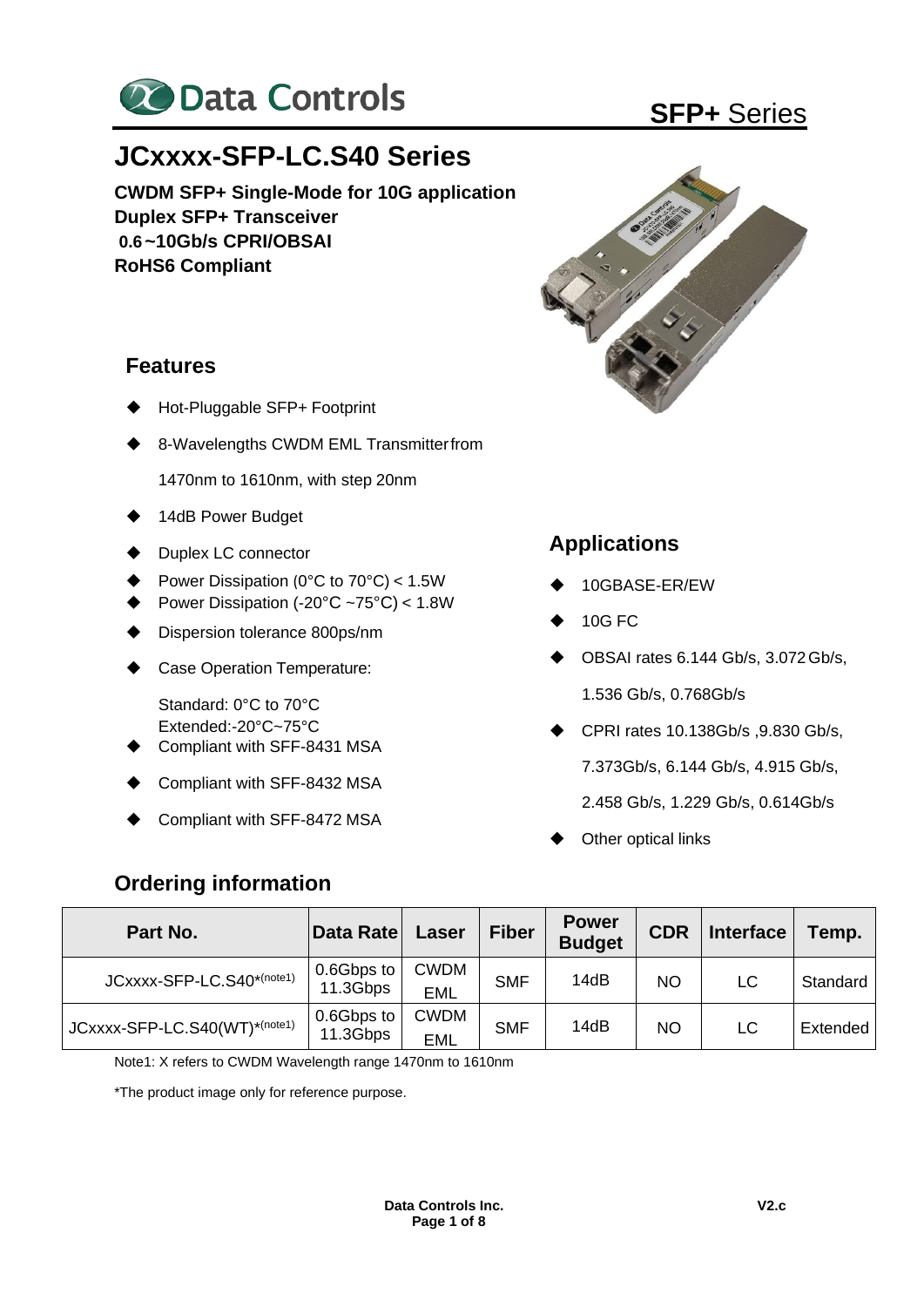### **CWDM\* Wavelength**

| <b>Band</b>                | <b>Nomenclature</b> | Wavelength(nm) |      |        |  |  |  |
|----------------------------|---------------------|----------------|------|--------|--|--|--|
|                            |                     | Min.           | Typ. | Max.   |  |  |  |
|                            | 1470                | 1464           | 1470 | 1477.5 |  |  |  |
| S-band Short<br>Wavelength | 1490                | 1484           | 1490 | 1497.5 |  |  |  |
|                            | 1510                | 1504           | 1510 | 1517.5 |  |  |  |
|                            | 1530                | 1524           | 1530 | 1537.5 |  |  |  |
| <b>C-band Conventional</b> | 1550                | 1544           | 1550 | 1557.5 |  |  |  |
|                            | 1570                | 1564           | 1570 | 1577.5 |  |  |  |
| L-band                     | 1590                | 1584           | 1590 | 1597.5 |  |  |  |
| Long Wavelength            | 1610                | 1604           | 1610 | 1617.5 |  |  |  |

CWDM\*: 8 Wavelengths from 1470nm to 1610nm, each step 20nm.

### **Regulatory Compliance\***

| <b>Product Certificate</b> | <b>Certificate Number</b> | <b>Applicable Standard</b>    |
|----------------------------|---------------------------|-------------------------------|
| TUV                        |                           | EN 60950-1:2006+A11+A1+A12+A2 |
|                            | R50135086                 | EN 60825-1:2014               |
|                            |                           | EN 60825-2:2004+A1+A2         |
|                            |                           | UL 60950-1                    |
| UL                         | E317337                   | CSA C22.2 No. 60950-1-07      |
|                            |                           | EN 55022:2010                 |
| <b>EMC CE</b>              | AE 50285865 0001          | EN 55024:2010                 |
| <b>FCC</b>                 | WTF14F0514417E            | 47 CFR PART 15 OCT., 2013     |
| <b>FDA</b>                 |                           | CDRH 1040.10                  |
| <b>ROHS</b>                |                           | 2011/65/EU                    |

\*The above certificate number updated to June 2014, because some certificate will be updated every year, such as FDA and ROHS. For the latest certification information, please check with Data Controls.

### **Product Description**

The JCxxxx-SFP-LC.S40 series optical transceiver is designed for fiber communications application up to 10G, which fully compliant with the specification of SFP+ MSA SFF-8431.

This module is designed for single mode fiber and operates at a nominal wavelength of CWDM wavelength. There are eight center wavelengths available from 1470nm to 1610nm, with each step 20nm. A guaranteed optical link budget of 14 dB is offered.

The module is with the SFP+ connector to allow hot plug capability. Only single 3.3V power supply is needed. The optical output can be disabled by LVTTL logic high-level input of TX\_DIS. Loss of signal (RX\_LOS) output is provided to indicate the loss of an input optical signal of receiver

This module provides digital diagnostic functions via a 2-wire serial interface as defined by the SFF-8472 specification.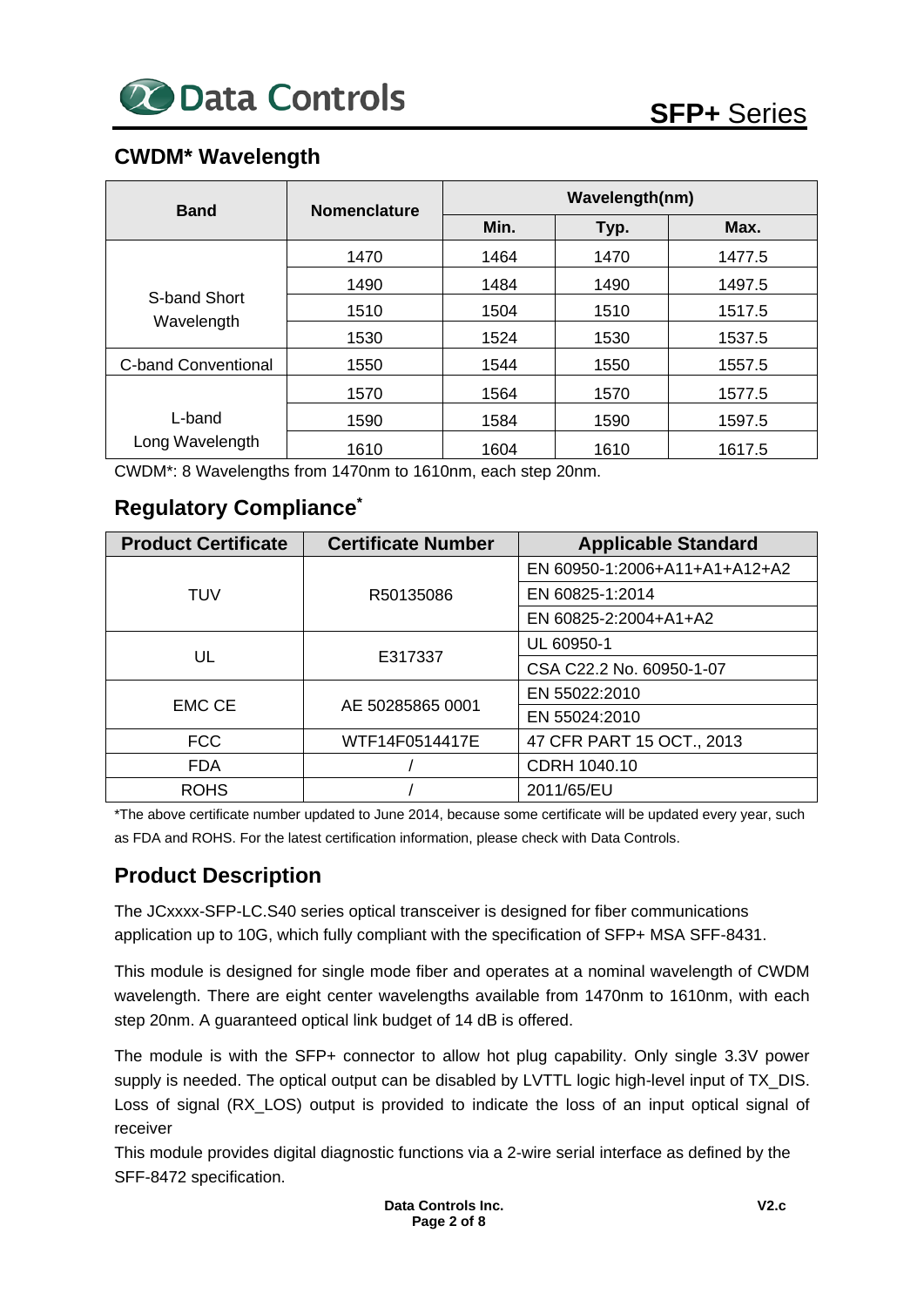

### **Absolute Maximum Ratings**

| <b>Parameter</b>         | <b>Symbol</b> | <b>Min</b> | <b>Typical</b> | <b>Max</b> | Unit   |
|--------------------------|---------------|------------|----------------|------------|--------|
| Maximum Supply Voltage 1 | Vcc           | -0.5       |                | 4.0        |        |
| Storage Temperature      |               | -40        |                | 85         | $\sim$ |

## **Recommend Operating Condition**

| <b>Parameter</b>              | <b>Symbol</b>                           |          | Min   | Typical | <b>Max</b> | <b>Units</b> |
|-------------------------------|-----------------------------------------|----------|-------|---------|------------|--------------|
| Case Operating<br>Temperature | $\mathsf{T}_{\mathsf{c}}$               | Standard | 0     |         | $+70$      | $^{\circ}C$  |
|                               |                                         | Extended | $-20$ |         | 75         | $^{\circ}C$  |
| <b>Supply Voltage</b>         | Vcc                                     |          | 3.13  | 3.3     | 3.45       |              |
| <b>Supply Current</b>         | cc (0°C to 70°C)                        |          |       | 350     | 455        | mA           |
|                               | Icc (-20 $\degree$ C to 75 $\degree$ C) |          |       | 350     | 600        | mA           |
| Data Rate                     | JCxxxx-SFP-LC.S40                       |          | 0.6   |         | 11.3       | Gbps         |

### **Electrical Characteristics**

| <b>Parameter</b>                     | <b>Symbol</b> | Typ.            | Min. | <b>Max</b> | <b>Unit</b> | <b>Notes</b> |  |  |
|--------------------------------------|---------------|-----------------|------|------------|-------------|--------------|--|--|
| <b>Transmitter</b>                   |               |                 |      |            |             |              |  |  |
| <b>CML Inputs(Differential)</b>      | Vin           | 180             |      | 1000       | mVpp        | 1            |  |  |
| Input Impedance<br>(Differential)    | Zin           | 85              | 100  | 115        | ohm         |              |  |  |
| TX_DISABLE Input<br>Voltage - High   |               | $\overline{2}$  |      | $Vcc+0.3$  | V           |              |  |  |
| TX_DISABLE Input<br>Voltage - Low    |               | $\overline{0}$  |      | 0.8        | V           |              |  |  |
| TX_FAULT Output<br>Voltage - High    |               | $\overline{2}$  |      | $Vcc+0.3$  | $\vee$      |              |  |  |
| TX_FAULT Output<br>Voltage - Low     |               | $\mathbf 0$     |      | 0.8        | V           |              |  |  |
|                                      |               | <b>Receiver</b> |      |            |             |              |  |  |
| <b>CML Outputs</b><br>(Differential) | Vout          | 350             |      | 700        | mVpp        | 1            |  |  |
| Output Impedance<br>(Differential)   | Zout          | 85              | 100  | 115        | ohm         |              |  |  |
| RX_LOS Output<br>Voltage - High      |               | $\overline{2}$  |      | $Vcc+0.3$  | V           |              |  |  |
| RX_LOS Output<br>Voltage - Low       |               | 0               |      | 0.8        | $\vee$      |              |  |  |
| $MOD_DEF(0:2)$                       | VoH           | 2.5             |      |            | V           |              |  |  |
|                                      | VoL           | 0               |      | 0.5        | V           |              |  |  |

#### **Notes:**

1. After internal AC coupling.

2. Reference the SFF-8472 MSA.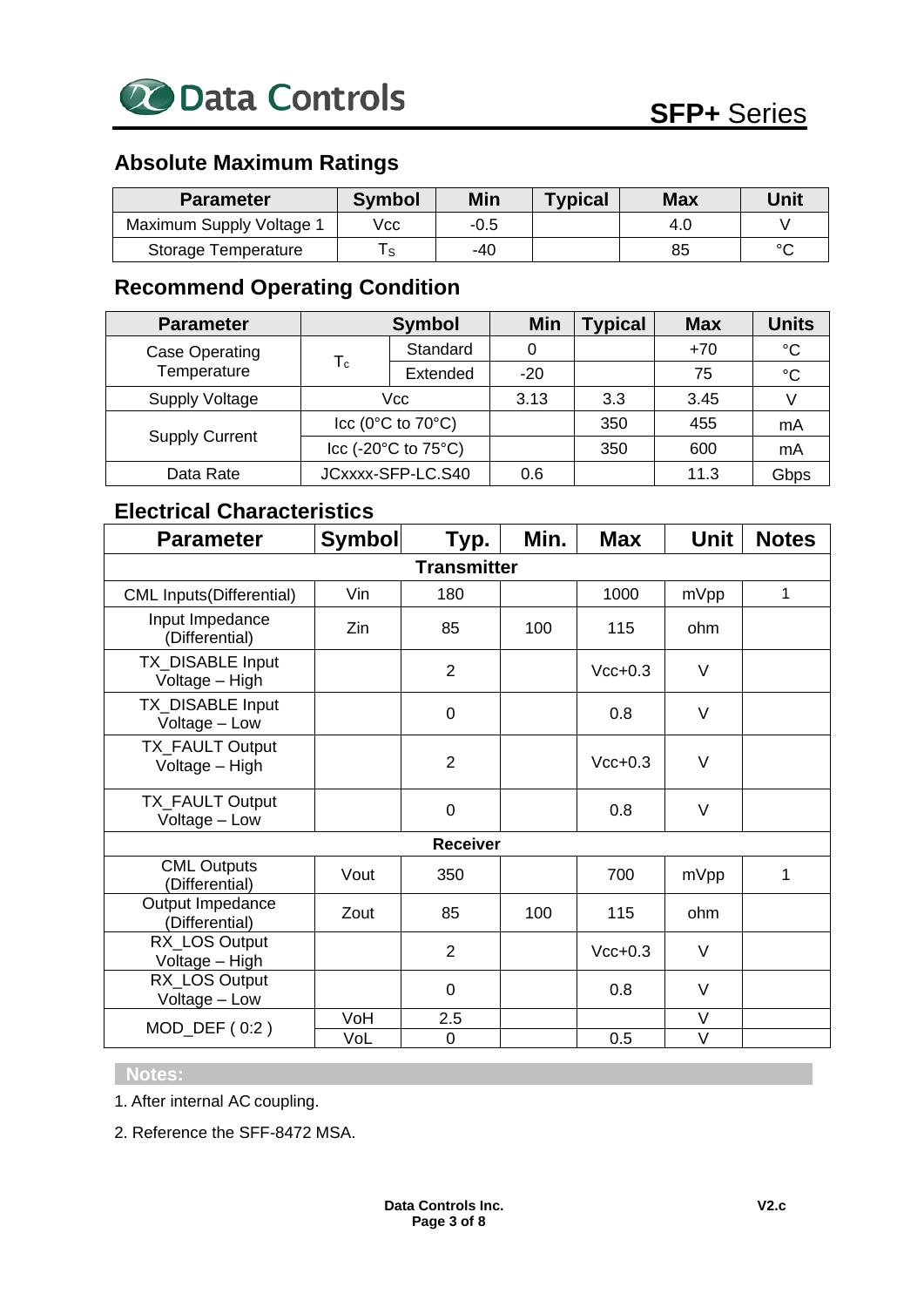

| <b>Optical Characteristics</b>             |                  |                          |                |                 |             |                |  |  |
|--------------------------------------------|------------------|--------------------------|----------------|-----------------|-------------|----------------|--|--|
| <b>Parameter</b>                           | <b>Symbol</b>    | <b>Min</b>               | <b>Typical</b> | <b>Max</b>      | <b>Unit</b> | <b>Note</b>    |  |  |
|                                            |                  | <b>Transmitter</b>       |                |                 |             |                |  |  |
| <b>Optical Wavelength</b>                  | λ                | $\lambda$ c-6            | $\lambda c$    | $\lambda$ c+7.5 | nm          | $\overline{2}$ |  |  |
| -20dB Spectrum Width                       | Δλ               |                          |                | 1               | nm          |                |  |  |
| Side Mode Suppression Ratio                | <b>SMSR</b>      | 30                       |                |                 | dB          |                |  |  |
| Output Opt.<br>Pwr:JCxxxx-SFP-LC.S40       | Pout             | $-1$                     |                | $+4$            | dBm         | 1              |  |  |
| Output Opt.<br>Pwr:JCxxxx-SFP-LC.S40(WT)   | Pout             | $-2$                     |                | +4              | dBm         | 1              |  |  |
| <b>Extinction Ratio</b>                    | <b>ER</b>        | 3.5                      |                |                 | dB          |                |  |  |
| Average Launch Power of OFF<br>Transmitter | POFF             |                          |                | $-30$           | dBm         |                |  |  |
| <b>Transmitter Dispersion Penalty</b>      | <b>TDP</b>       |                          |                | 3               | dB          |                |  |  |
| <b>TX Jitter</b>                           | TXi              | Per 802.3ae requirements |                |                 |             |                |  |  |
| <b>Relative Intensity Noise</b>            | <b>RIN</b>       |                          |                | $-128$          | dB/Hz       |                |  |  |
|                                            |                  | <b>Receiver</b>          |                |                 |             |                |  |  |
| <b>Receiver Sensitivity</b>                | Pmin             |                          |                | $-16$           | dBm         | 3              |  |  |
| Maximum Input Power                        | Pmax             | $-1$                     |                |                 | dBm         |                |  |  |
| <b>Optical Center Wavelength</b>           | λ                | 1260                     |                | 1620            | nm          |                |  |  |
| <b>Receiver Reflectance</b>                | Rrf              |                          |                | $-12$           | dB          |                |  |  |
| <b>LOS De-Assert</b>                       | LOS <sub>D</sub> |                          |                | $-20$           | dBm         |                |  |  |
| <b>LOS Assert</b>                          | <b>LOSA</b>      | $-28$                    |                |                 | dBm         |                |  |  |
| <b>LOS Hysteresis</b>                      |                  | 1                        |                |                 | dB          |                |  |  |

**Notes:**

1. Output power is coupled into a 9/125μm SMF.

2. ITU-T G.694.2 CWDM wavelength from 1470nm to 1610nm, each step 20nm.

3. Average received power; BER less than 1E-12 and PRBS 2<sup>31</sup>-1 test pattern.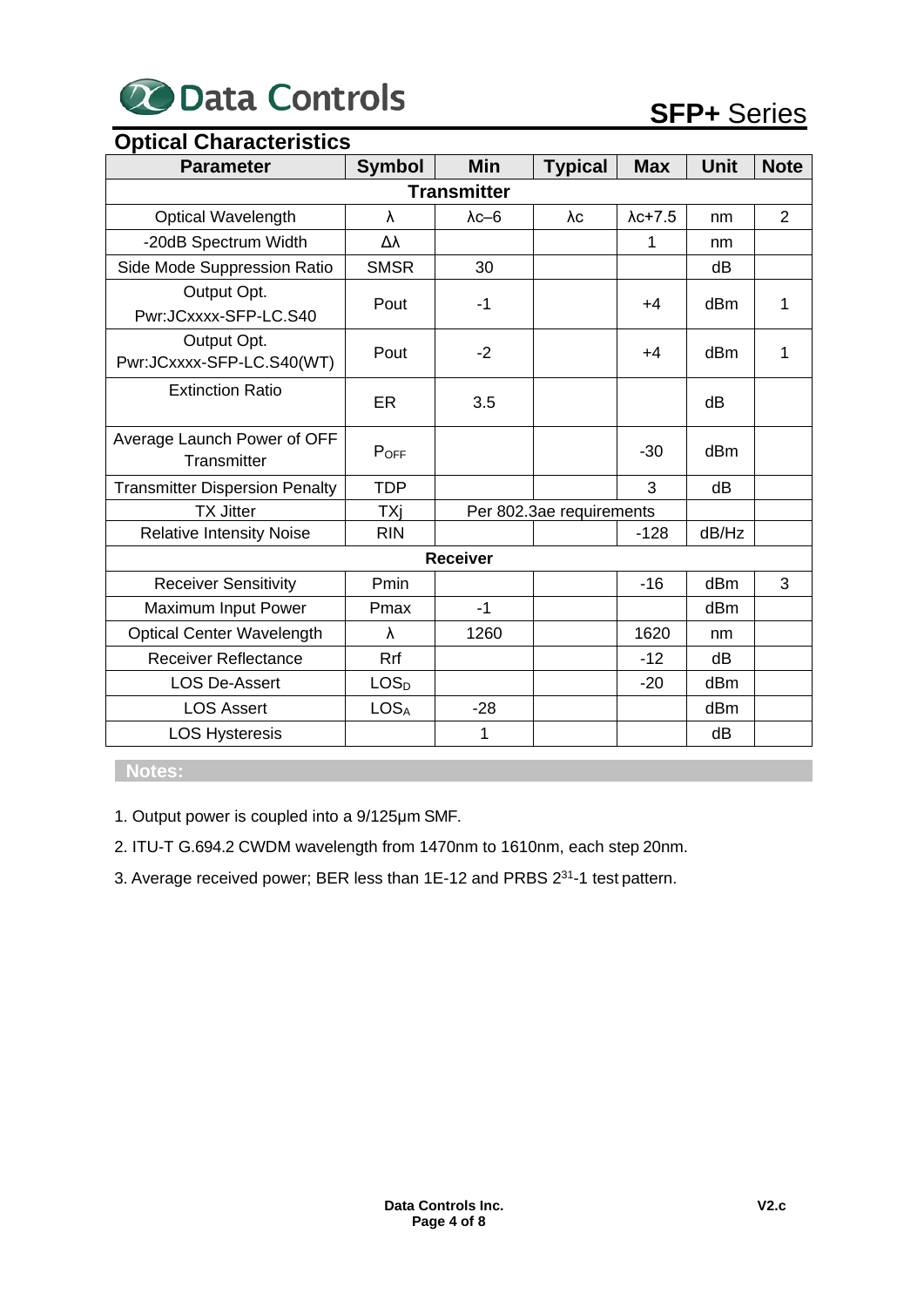

## **SFP+ Transceiver Electrical Pad Layout**





### **Pin Function Definitions**

| <b>Pin</b><br>Num. | <b>Name</b>                 | <b>Function</b>                        | <b>Plug</b><br>Seq. | <b>Notes</b>                            |
|--------------------|-----------------------------|----------------------------------------|---------------------|-----------------------------------------|
|                    | VeeT                        | <b>Transmitter Ground</b>              | 1                   | Note 5                                  |
| 2                  | <b>TX Fault</b>             | <b>Transmitter Fault</b><br>Indication | 3                   | Note 1                                  |
| 3                  | <b>TX</b><br><b>Disable</b> | <b>Transmitter Disable</b>             | 3                   | Note 2, Module disables on high or open |
| 4                  | <b>SDA</b>                  | Module Definition 2                    | 3                   | 2-wire Serial Interface Data Line.      |
| 5                  | <b>SCL</b>                  | <b>Module Definition 1</b>             | 3                   | 2-wire Serial Interface Clock.          |
| 6                  | MOD-ABS                     | Module Definition 0                    | 3                   | Note 3                                  |
| 7                  | R <sub>S0</sub>             | <b>RX Rate Select</b><br>(LVTTL).      | 3                   | No Function Implement.                  |
| 8                  | <b>LOS</b>                  | Loss of Signal                         | 3                   | Note 4                                  |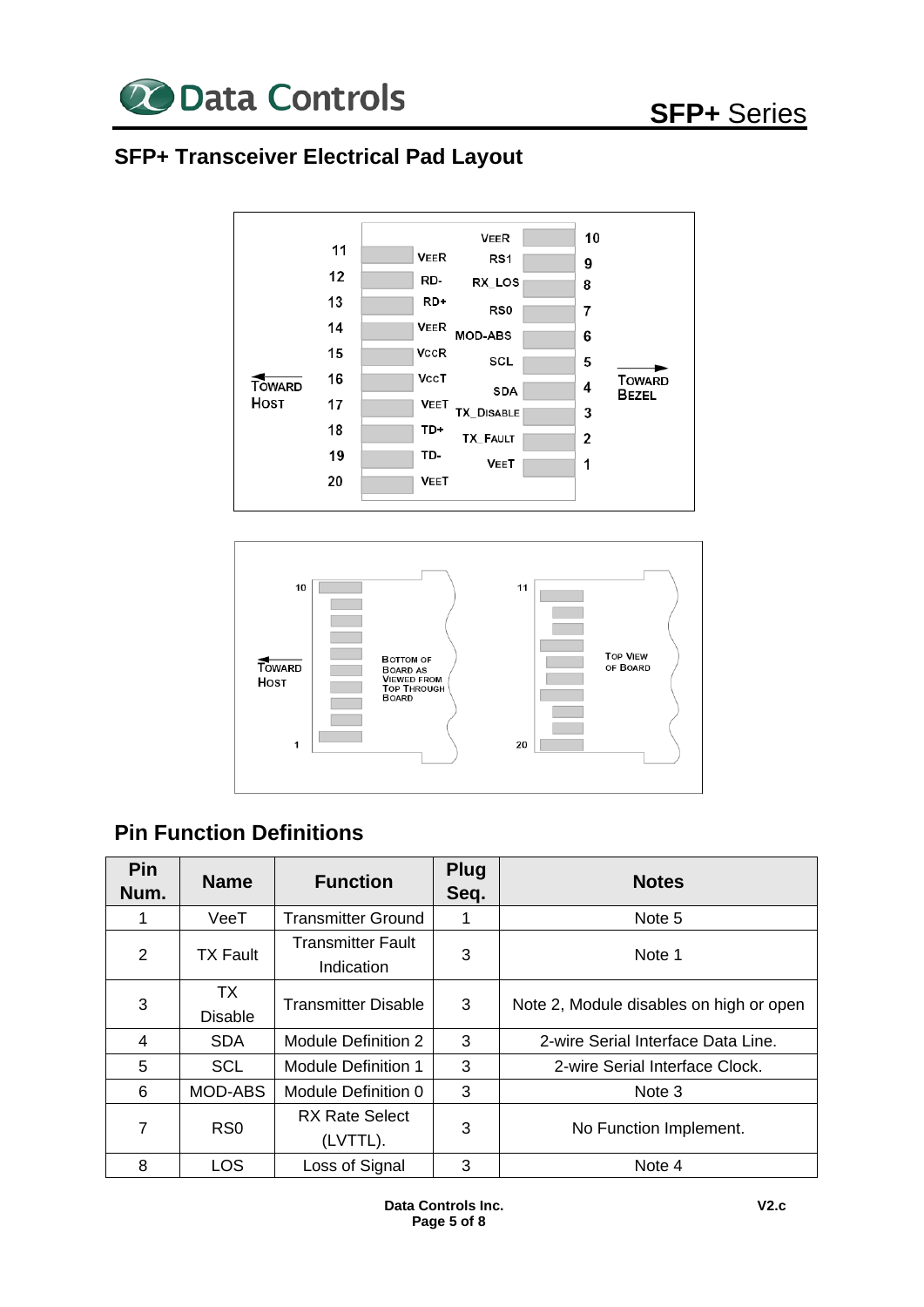

**SFP+** Series

| 9  | RS <sub>1</sub> | <b>TX Rate Select</b><br>(LVTTL). |                | No Function Implement. |
|----|-----------------|-----------------------------------|----------------|------------------------|
| 10 | VeeR            | Receiver Ground                   | 1              | Note 5                 |
| 11 | VeeR            | Receiver Ground                   | 1              | Note 5                 |
| 12 | RD-             | Inv. Received Data<br>Out         | 3              | Note 6                 |
| 13 | RD+             | Received Data Out                 | 3              | Note 6                 |
| 14 | VeeR            | Receiver Ground                   | 1              | Note 5                 |
| 15 | VccR            | <b>Receiver Power</b>             | $\overline{2}$ | $3.3V \pm 5%$ , Note 7 |
| 16 | VccT            | <b>Transmitter Power</b>          | 2              | $3.3V \pm 5%$ , Note 7 |
| 17 | VeeT            | Transmitter Ground                | 1              | Note 5                 |
| 18 | TD+             | Transmit Data In                  | 3              | Note 8                 |
| 19 | TD-             | Inv. Transmit Data In             | 3              | Note 8                 |
| 20 | VeeT            | Transmitter Ground                | 1              | Note 5                 |

#### **Notes:**

1) TX Fault is an open collector/drain output, which should be pulled up with a 4.7K – 10KΩ resistor on the host board. Pull up voltage between 2.0V and VccT/R+0.3V. When high, output indicates a laser fault of some kind. Low indicates normal operation. In the low state, the output will be pulled to < 0.8V.

2) TX disable is an input that is used to shut down the transmitter optical output. It is pulled up within the module with a 4.7K~10 K Ω resistor. Its states are:

Low (0 – 0.8V): Transmitter on

(>0.8, < 2.0V): Undefined

High (2.0 – 3.465V): Transmitter Disabled

Open: Transmitter Disabled

3) Module Absent, connected to VeeT or VeeR in the module.

4) LOS (Loss of Signal) is an open collector/drain output, which should be pulled up with a 4.7K – 10KΩ resistor on host board. Pull up voltage between 2.0V and VccT/R+0.3V. When high, this output indicates the received optical power is below the worst-case receiver sensitivity (as defined by the standard in use). Low indicates normal operation. In the low state, the output will be pulled to < 0.8V.

5) The module signal ground contacts, VeeR and VeeT, should be isolated from the module case.

6) RD-/+: These are the differential receiver outputs. They are AC coupled 100Ω differential lines which should be terminated with 100 $\Omega$  (differential) at the user SERDES. The AC coupling is done inside the module and is thus not required on the host board. The voltage swing on these lines will be between 370 and 700 Mv differential (185 –350Mv single ended) when properly terminated.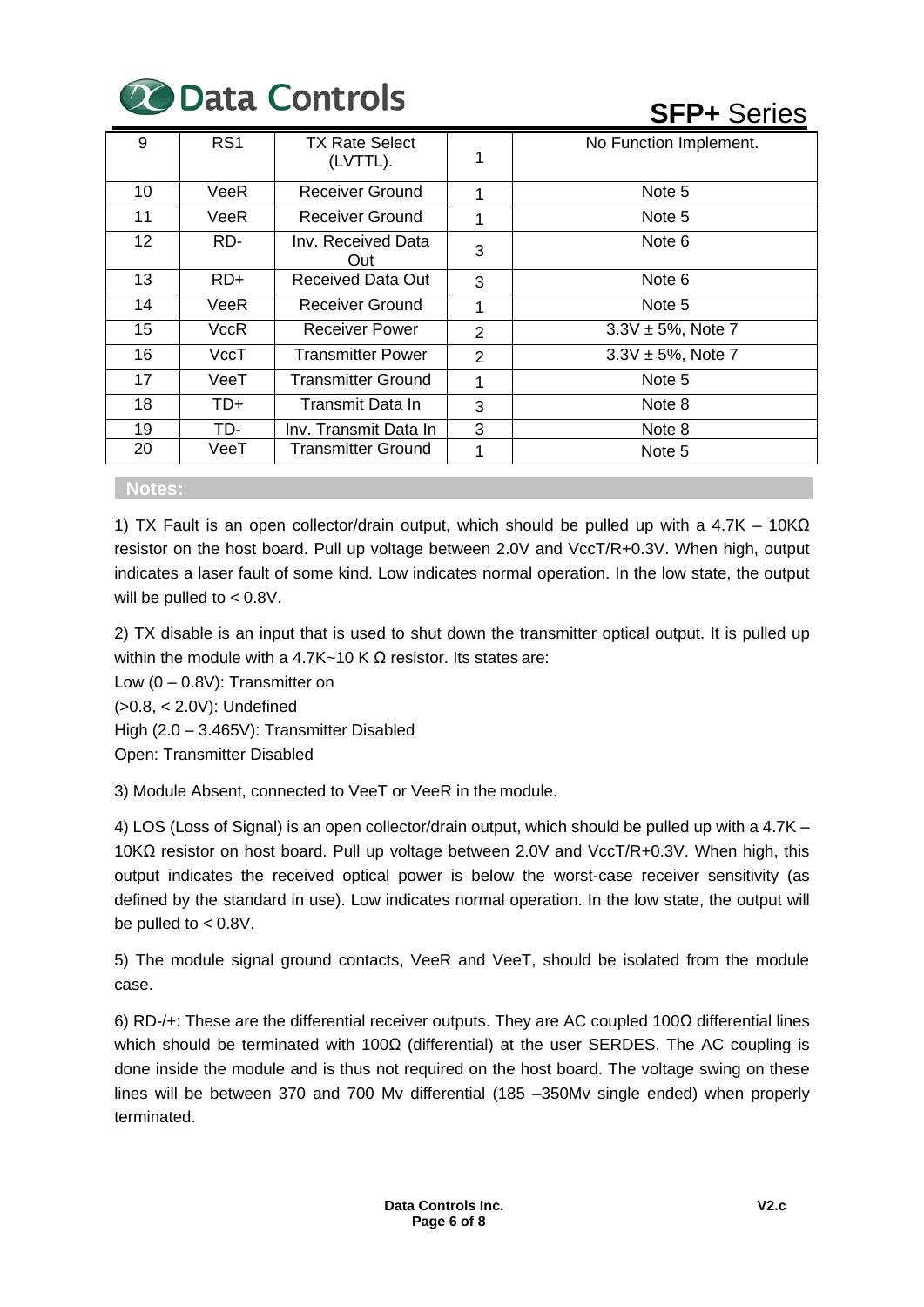

# **SFP+** Series

7) VccR and VccT are the receiver and transmitter power supplies. They are defined as 3.3V ±5% at the SFP+ connector pin. Recommended host board power supply filtering is shown below. Inductors with DC resistance of less than 1 ohm should be used in order to maintain the required voltage at the SFP+ input pin with 3.3V supply voltage. When the recommended supply-filtering network is used, hot plugging of the SFP+ transceiver module will result in an inrush current of no more than 30mA greater than the steady state value. VccR and VccT may be internally connected within the SFP+ transceiver module.

8) TD-/+: These are the differential transmitter inputs. They are AC-coupled, differential lines with 100Ω differential termination inside the module. The AC coupling is done inside the module and is thus not required on the host board.



### **Recommend Circuit Schematic**